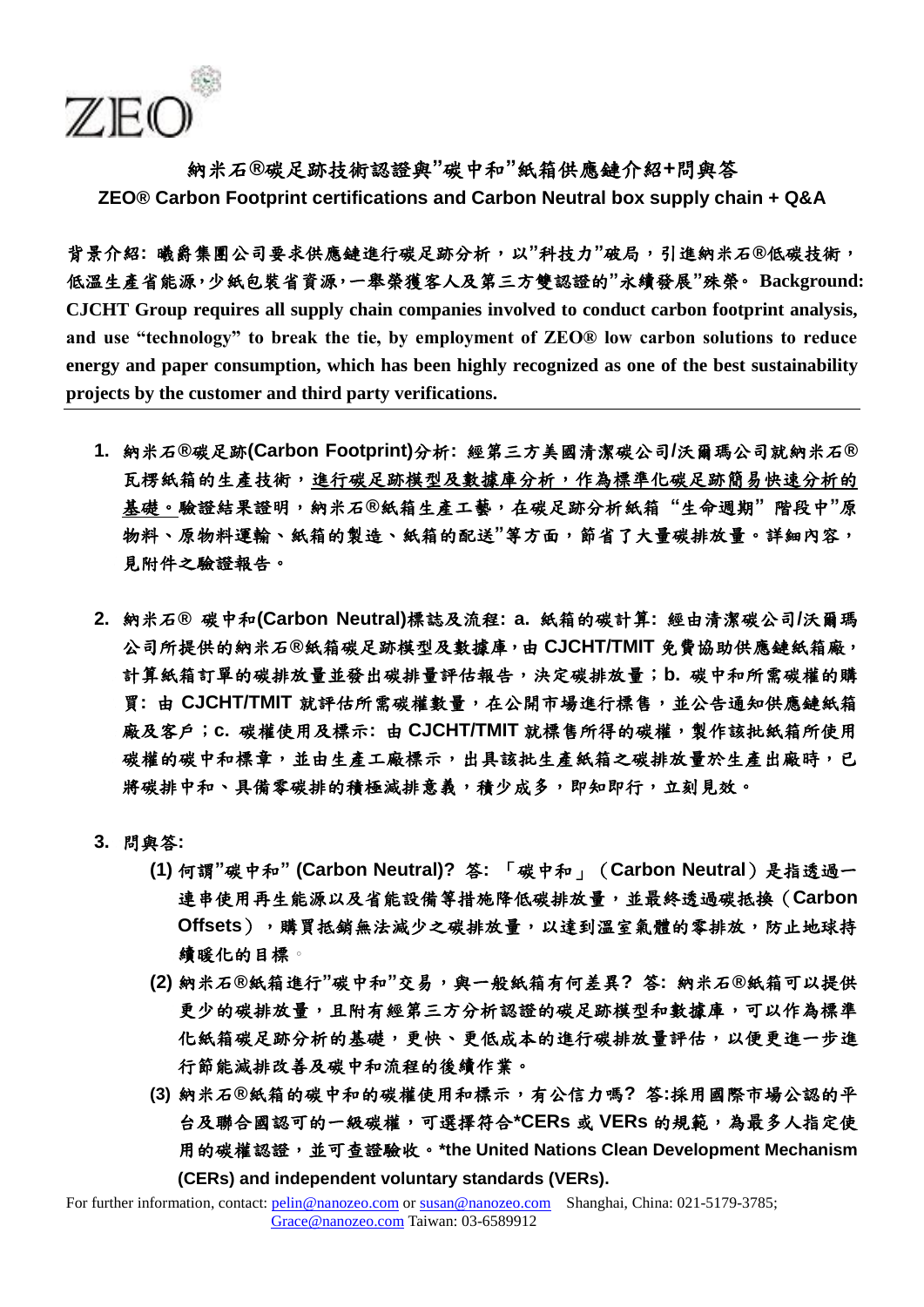

附件**: Wal Mart/ClearCarbon Tech** 美商沃爾瑪**/**清潔碳公司驗證報告

ClearCarbon has conducted a simplified carbon footprint product analysis on the ZEO® Box corrugate box to understand the reductions in greenhouse gas (GHG) emissions associated with box light-weighting. Using a 2009 as a baseline timeframe.  $CO<sub>2</sub>e$  emission savings were calculated based on utilizing less corrugate material in the design of a 48" x 47.5" x 30.5" box. Annual box specifications, raw materials, processing energy and supplier locations were provided by YFY Paper Corp (ZEO® cardboard maker) in Nanjing, China and standard industry data in Ecoinvent 2.1 were used to model the ZEO® Box and an equivalent average box of the same dimensions. A summary of the results follows.

"清潔碳公司"受"沃爾瑪公司"委託,就 ZEO® Box 瓦楞紙箱產品進行一簡化碳足跡分析,以了解並 驗證該產品在溫室氣體(GHG)排放的減少與箱子本身重量減輕的關係。利用較少的瓦楞材料的 設計出 48" x 47.5" x 30.5"大小的箱子,並以 2009年作為時間基準,來計算出節省二氧化碳的排 放量。該年度紙箱規格、原物料內容、加工能源型態和供應商地點等資料,由中國南京"永豐餘造 紙公司"(ZEO®的紙板製造商)所提供,且利用標準產業條件(於Ecoinvent 2.1 中取得)來模擬 ZEO® Box 紙箱和平均一只相同尺寸的普通箱子之情況。結果總結如下:

Overall, the ZEO® Box compared to the average cardboard box saves **185 tons of CO2e** per year. This is based on 2009 results received and replacing 526,000 boxes with ZEO® Boxes. The carbon footprint analysis considered the relevant "life cycle" phases of the box, including:

- Raw material,
- Raw material transportation,
- Manufacturing of the box, and
- Distribution of the box.

總體而言,本案生產的ZEO®紙箱比採用普通紙板的紙箱,每年節省了185 頓的二氧化碳量。這 是基於 2009年,以 526,000只 ZEO®紙箱取代一般普通紙箱計算出來的結果。碳足跡分析說明 了有關紙箱"生命週期"的階段,包括:

- 原物料
- 原物料運輸
- 紙箱的製造
- 紙箱的配送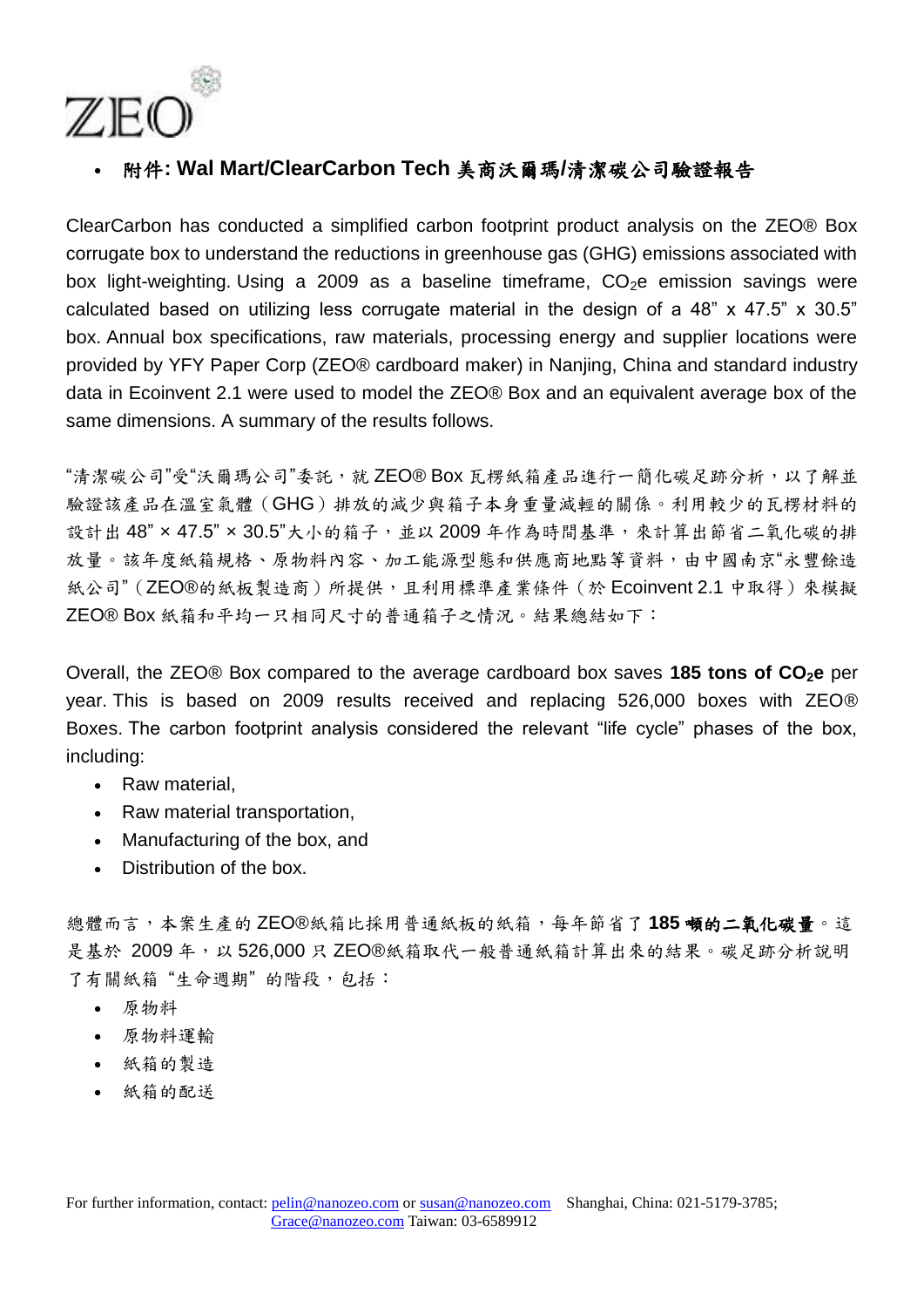

| Life Cycle Phase              | 1 ZEO <sup>®</sup> Box | 1 Average<br>Box |
|-------------------------------|------------------------|------------------|
|                               | kg CO2e/box            |                  |
| <b>Raw Material Transport</b> | 0.02                   | 0.03             |
| <b>Raw Materials</b>          | 0.90                   | 1.18             |
| Manufacturing                 | 0.14                   | 0.21             |
| <b>Distribution</b>           | 0.42                   | 0.46             |

Figure 1. Comparison of 1 ZEO® Box to 1 Average Corrugate Box by Life Cycle Phase

| 紙箱生命週期各階段 | 一只 ZEO®<br>紙箱 | 一只普通<br>紙箱 |
|-----------|---------------|------------|
|           | 公斤 二氧化碳量/紙箱   |            |
| 原物料運輸     | 0.02          | 0.03       |
| 原物料       | 0.90          | 1.18       |
| 紙箱的製造     | 0.14          | 0.21       |
| 紙箱的配送     | 0.42          | 0.46       |

圖 1、一只 ZEO® 瓦楞紙箱與一只普通瓦楞紙箱在各生命週期階段之碳排放比較

The raw material and manufacturing life cycle phases contribute the majority of carbon savings for the ZEO® Box when comparing to the Average box.

在整個紙箱的使用生命週期中,ZEO® 瓦楞紙箱比一般普通瓦楞紙箱,在原物料階段及紙箱製造過 程這兩個階段,節省了最大部分碳的排放量。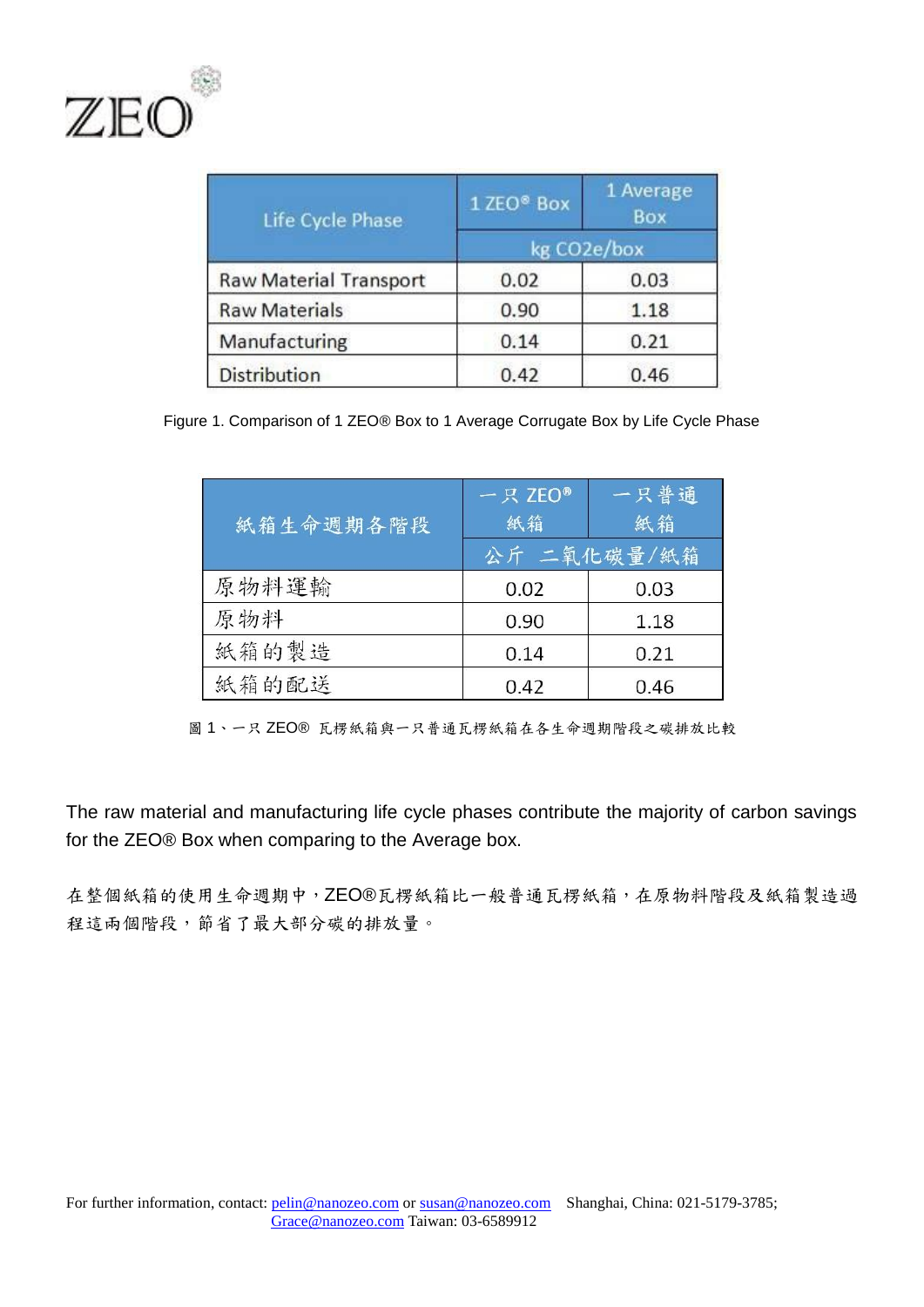







圖 2、526,000只 ZEO®紙箱與 526,000只普通瓦楞紙箱之比較 \* 數據來源為 2009 年 CJCHT 訂單在 YFY NJ 生產並經 ClearCarbon 公司認證

For more information about this calculation, please contact: Anna Nicholson, ClearCarbon [\(anicholson@clearcarboninc.com\)](mailto:anicholson@clearcarboninc.com).

若需更多有關此計算的資訊,請聯繫 ClearCarbon 公司:Anna Nicholson [\(anicholson@clearcarboninc.com\)](mailto:anicholson@clearcarboninc.com)。

For further information, contact: pelin@nanozeo.com or susan@nanozeo.com Shanghai, China: 021-5179-3785; Grace@nanozeo.com Taiwan: 03-6589912